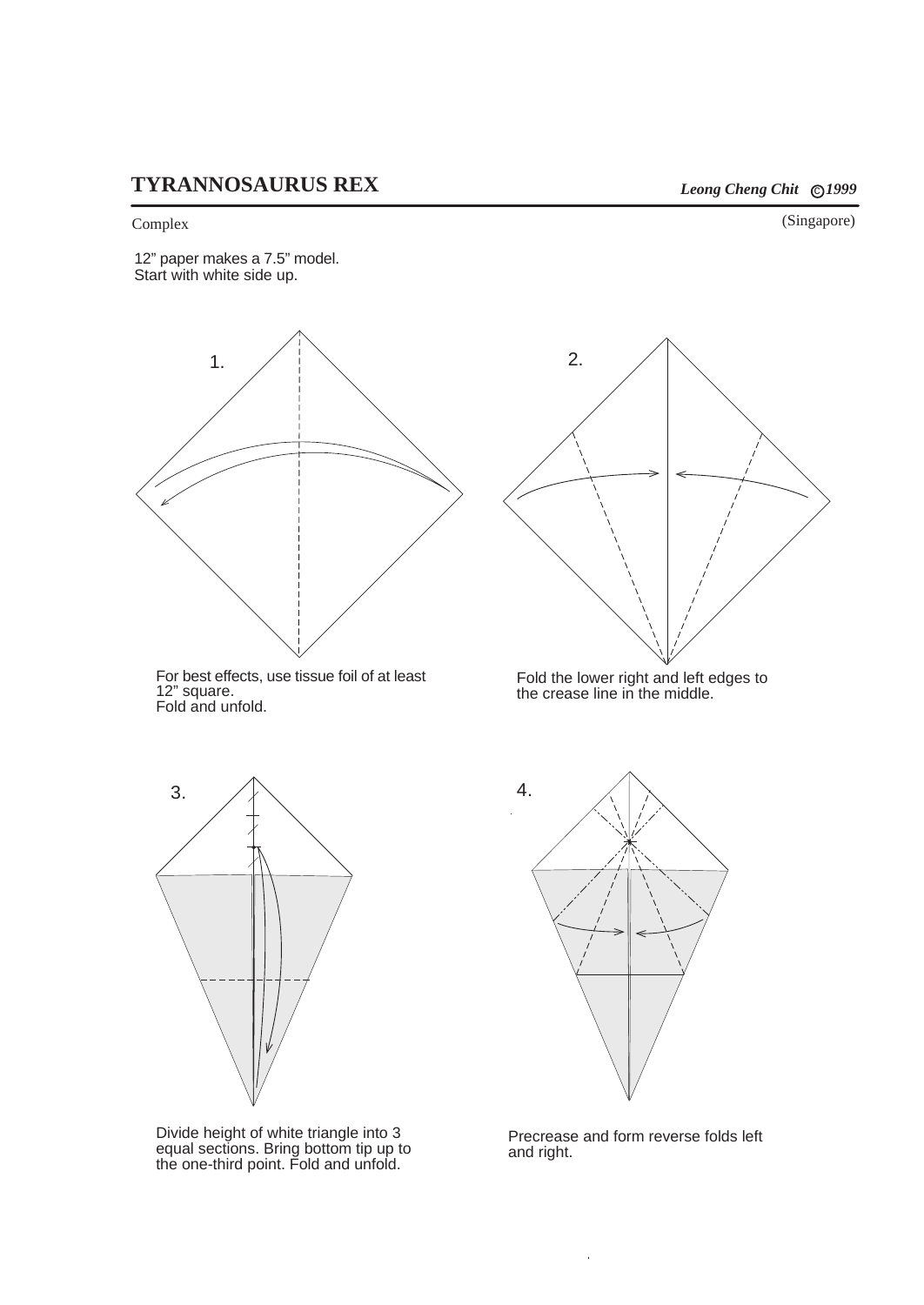

Narrow the two tiny arms.

Fold up to point at half height of the triangle.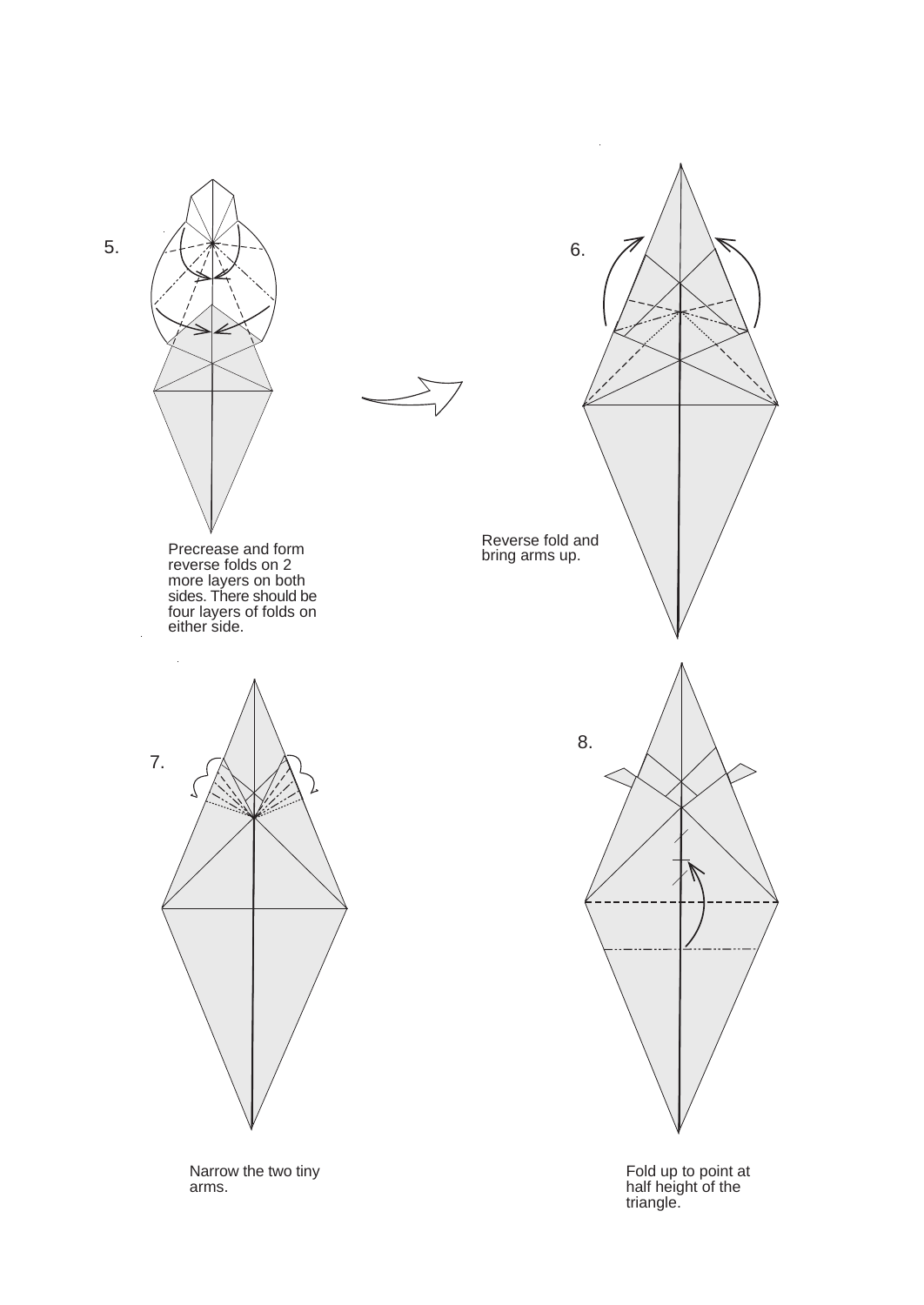

Narrow the tail.





Shorten the body.



Valley fold one-eighth down across the rhombus at the top. Open the layers of folds to mountain fold octagon.

Narrow the legs.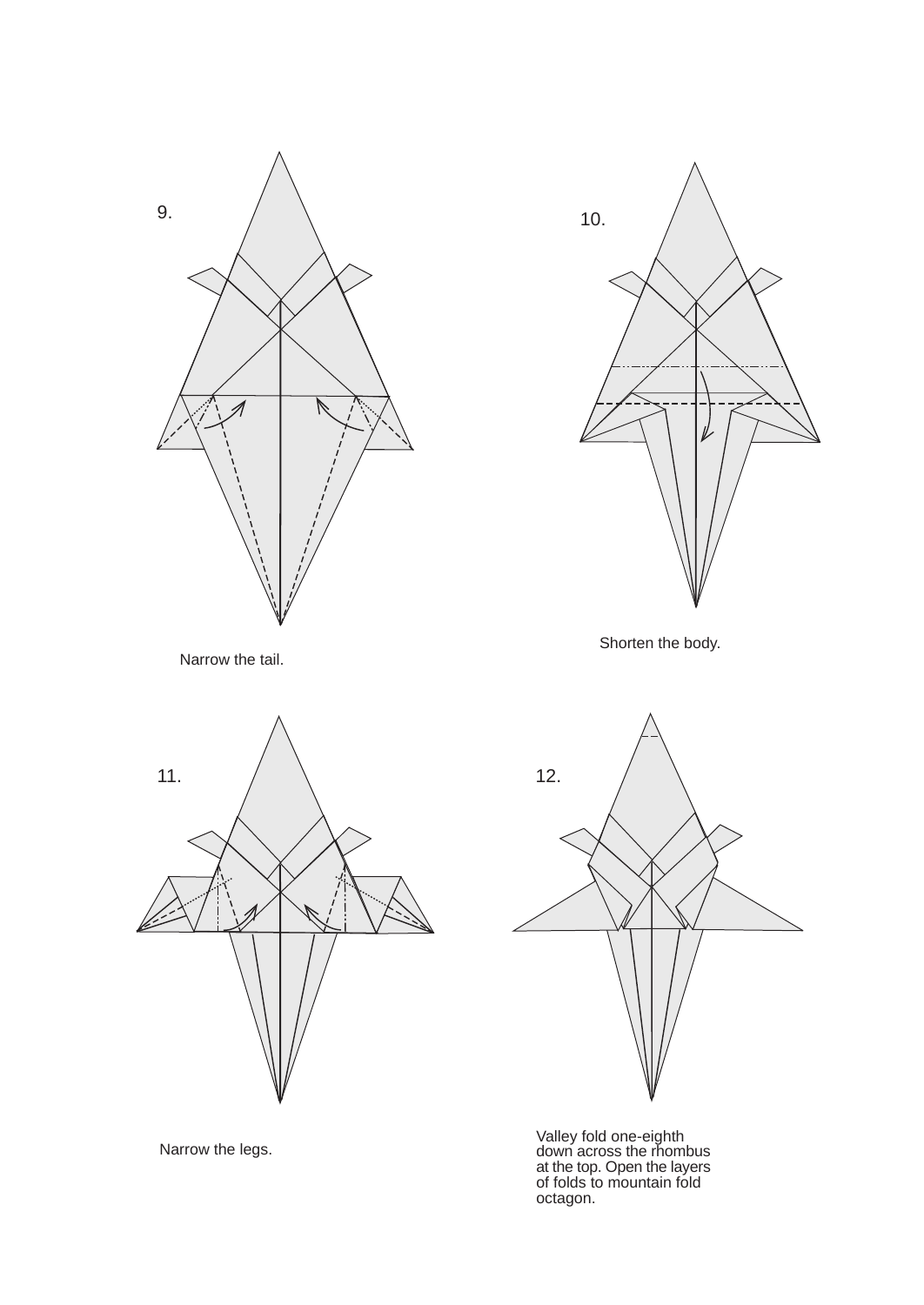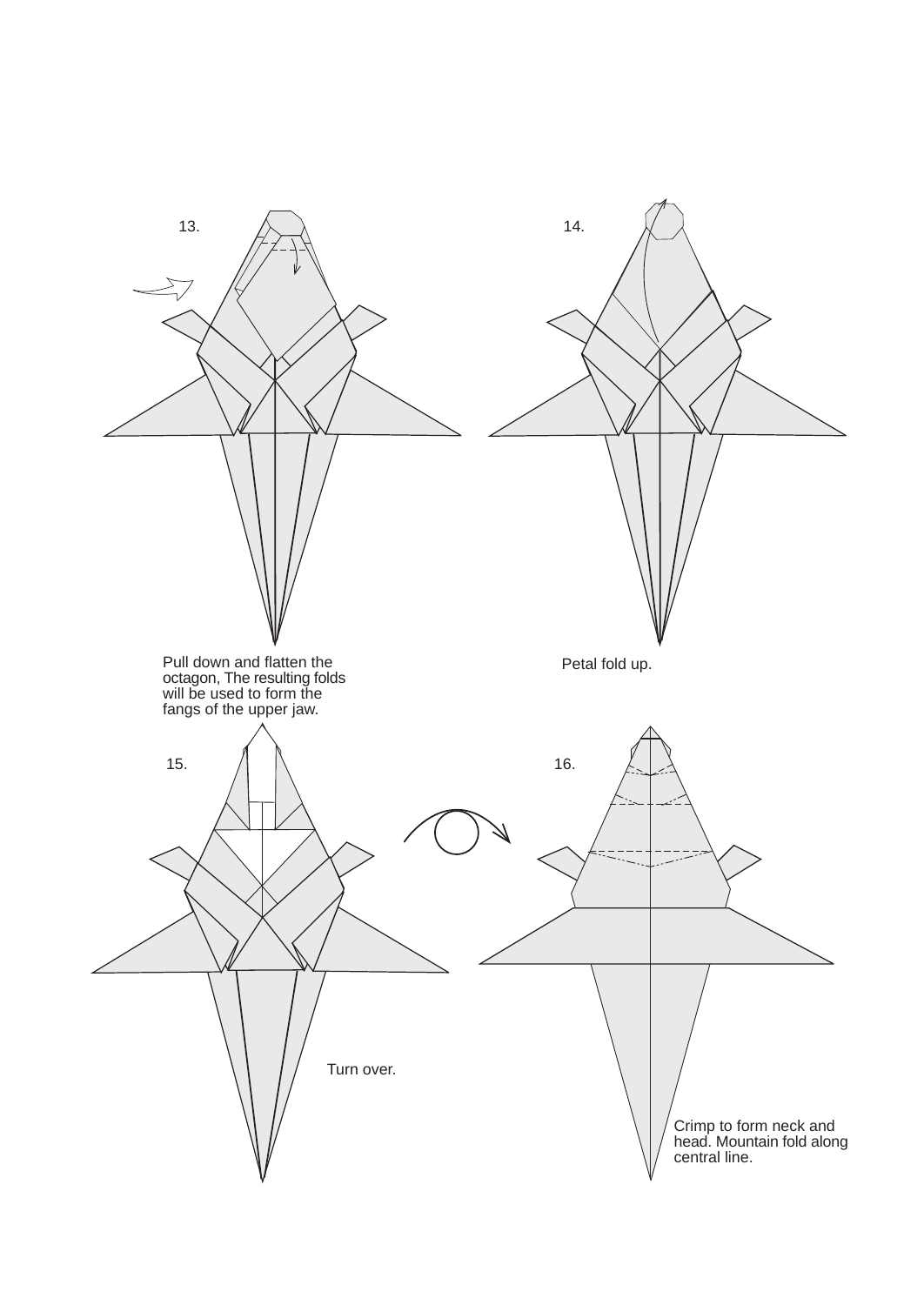

Finally, mold the T. rex into shape.